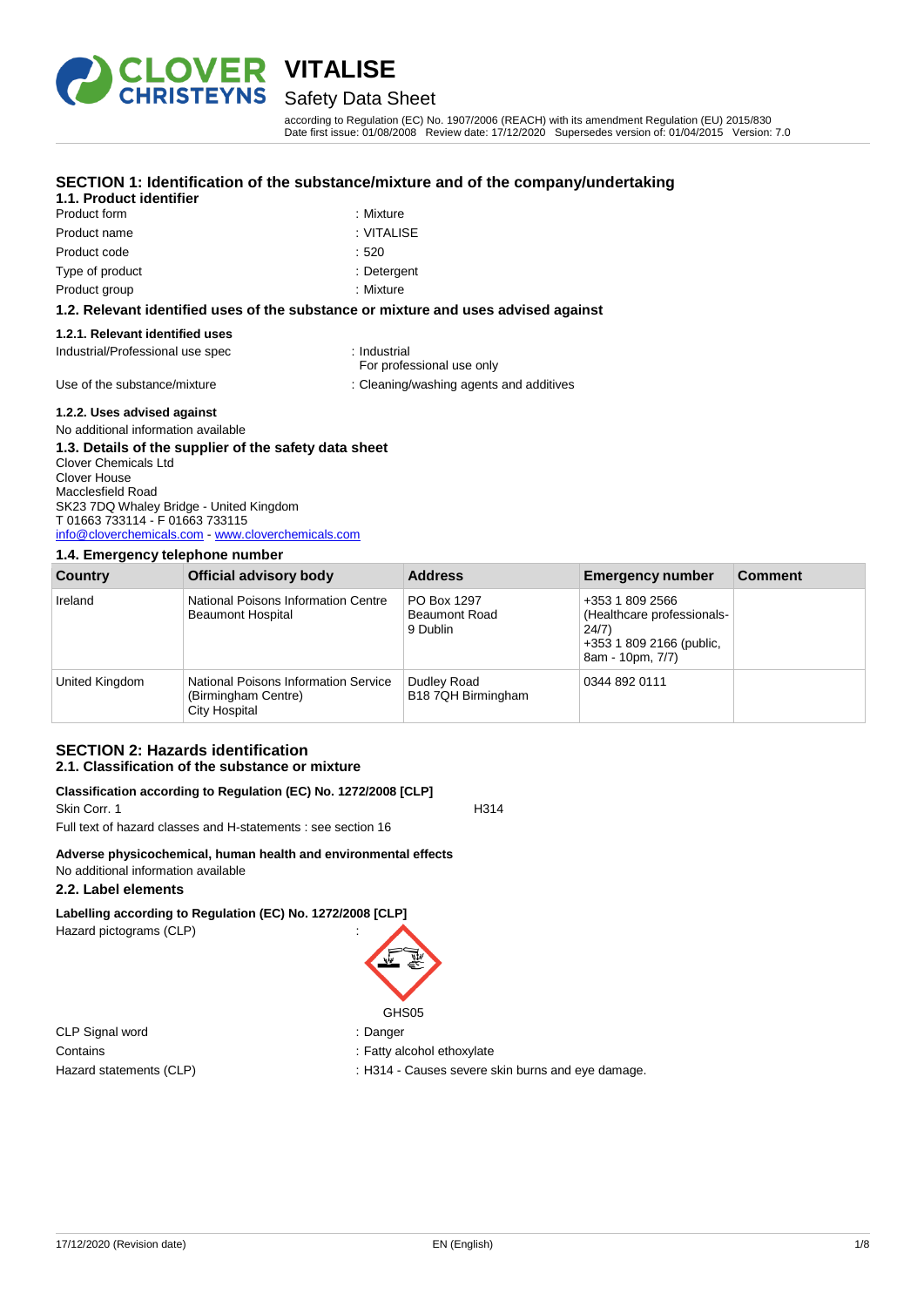# Safety Data Sheet

according to Regulation (EC) No. 1907/2006 (REACH) with its amendment Regulation (EU) 2015/830

| Precautionary statements (CLP) | : P102 - Keep out of reach of children.                                                |
|--------------------------------|----------------------------------------------------------------------------------------|
|                                | P260 - Do not breathe spray.                                                           |
|                                | P280 - Wear protective gloves, eve protection.                                         |
|                                | P301+P330+P331 - IF SWALLOWED: Rinse mouth. Do NOT induce vomiting.                    |
|                                | P314 - Get medical advice/attention if you feel unwell.                                |
|                                | P303+P361+P353 - IF ON SKIN (or hair): Take off immediately all contaminated clothing. |
|                                | Rinse skin with water or shower.                                                       |
|                                | P332+P313 - If skin irritation occurs: Get medical advice/attention.                   |
|                                | P305+P351+P338 - IF IN EYES: Rinse cautiously with water for several minutes. Remove   |
|                                | contact lenses, if present and easy to do. Continue rinsing.                           |
|                                | P337+P313 - If eye irritation persists: Get medical advice/attention.                  |
|                                | P363 - Wash contaminated clothing before reuse.                                        |

#### **2.3. Other hazards**

This substance/mixture does not meet the PBT criteria of REACH regulation, annex XIII

This substance/mixture does not meet the vPvB criteria of REACH regulation, annex XIII

#### **SECTION 3: Composition/information on ingredients**

**3.1. Substances**

Not applicable

#### **3.2. Mixtures**

| <b>Name</b>                                     | <b>Product identifier</b>                                                 | $\frac{0}{0}$ | <b>Classification according to</b><br><b>Regulation (EC) No.</b><br>1272/2008 [CLP] |
|-------------------------------------------------|---------------------------------------------------------------------------|---------------|-------------------------------------------------------------------------------------|
| Alcohols, C8-18, ethoxylated propoxylated       | (CAS-no) 69013-18-9                                                       | $5 - 10$      | Aquatic Chronic 3, H412                                                             |
| sulphamidic acid; sulphamic acid; sulfamic acid | (CAS-no) 5329-14-6<br>(Einecs nr) 226-218-8<br>(EG annex nr) 016-026-00-0 | $5 - 10$      | Eye Irrit. 2, H319<br>Skin Irrit. 2, H315<br>Aquatic Chronic 3, H412                |
| Fatty alcohol ethoxylate                        | (CAS-no) 160875-66-1<br>(Einecs nr) 605-233-7<br>$(EG \n  annex \n  nr)/$ | $1 - 3$       | Acute Tox. 4 (Oral), H302<br>Eye Dam. 1, H318                                       |

Full text of H-statements: see section 16

#### **SECTION 4: First aid measures**

| 4.1. Description of first aid measures                                                                                 |                                                                                                                                                                          |
|------------------------------------------------------------------------------------------------------------------------|--------------------------------------------------------------------------------------------------------------------------------------------------------------------------|
| General advice                                                                                                         | : Never give anything by mouth to an unconscious person. If you feel unwell, seek medical<br>advice (show the label where possible).                                     |
| Inhalation                                                                                                             | : Allow affected person to breathe fresh air. Allow the victim to rest.                                                                                                  |
| Skin contact                                                                                                           | : Remove affected clothing and wash all exposed skin area with mild soap and water,<br>followed by warm water rinse.                                                     |
| Eye contact                                                                                                            | : Rinse immediately with plenty of water. Obtain medical attention if pain, blinking or redness<br>persists.                                                             |
| Ingestion                                                                                                              | : Rinse mouth. Do NOT induce vomiting. Obtain emergency medical attention.                                                                                               |
| 4.2. Most important symptoms and effects, both acute and delayed<br>Acute effects skin                                 | : mild skin irritation.                                                                                                                                                  |
| Acute effects eyes                                                                                                     | : Causes serious eye damage. Redness.                                                                                                                                    |
| Acute effects oral route                                                                                               | : May cause irritation to the digestive tract.                                                                                                                           |
| 4.3. Indication of any immediate medical attention and special treatment needed<br>No additional information available |                                                                                                                                                                          |
| <b>SECTION 5: Firefighting measures</b><br>5.1. Extinguishing media<br>Suitable extinguishing media                    | : Water.                                                                                                                                                                 |
|                                                                                                                        |                                                                                                                                                                          |
| 5.2. Special hazards arising from the substance or mixture<br>Hazardous decomposition products in case of fire         | : Toxic fumes may be released. Carbon dioxide. Carbon monoxide.                                                                                                          |
| 5.3. Advice for firefighters<br>Firefighting instructions                                                              | : Use water spray or fog for cooling exposed containers. Exercise caution when fighting any<br>chemical fire. Prevent fire fighting water from entering the environment. |
| Protection during firefighting                                                                                         | : Do not enter fire area without proper protective equipment, including respiratory protection.                                                                          |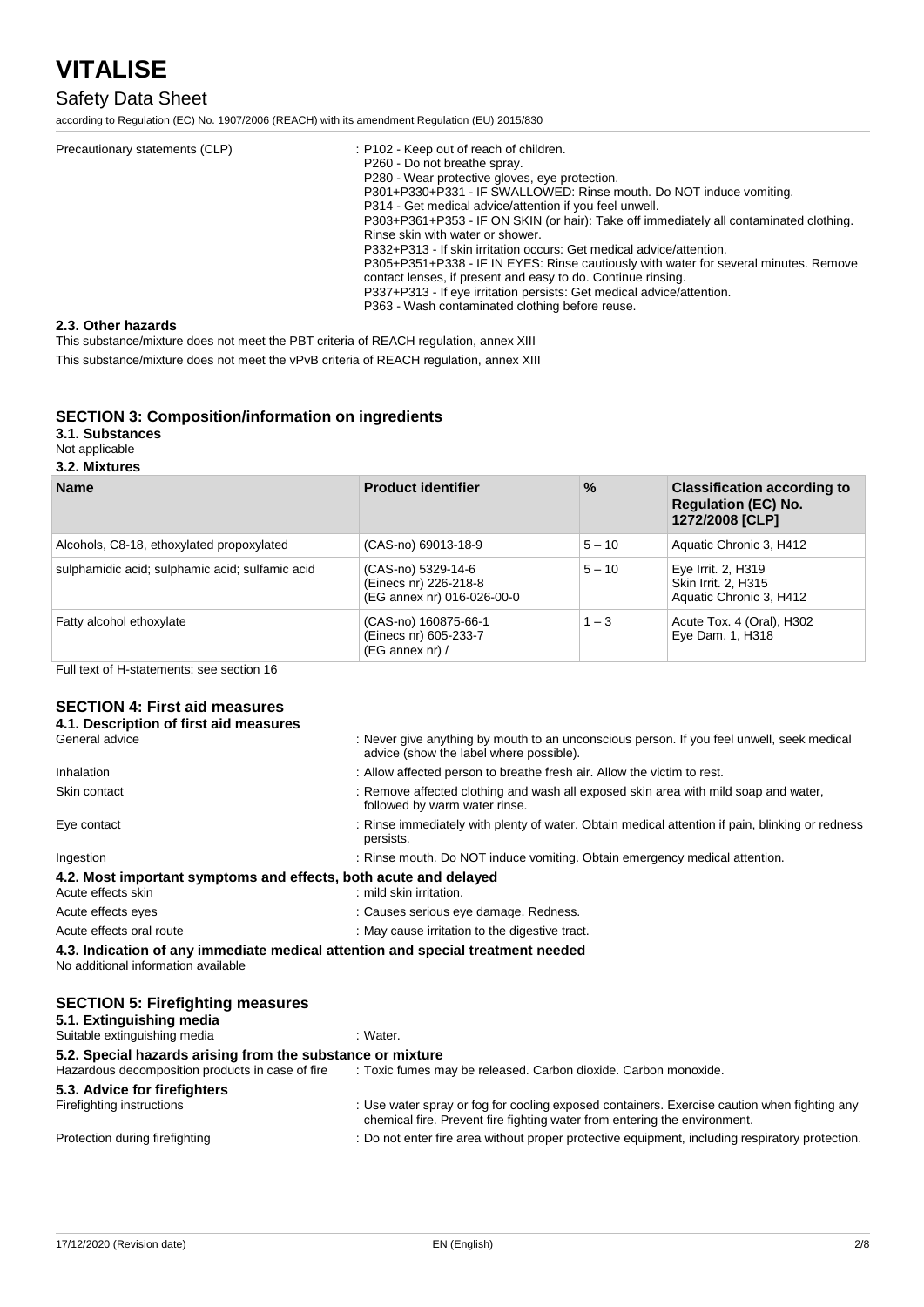### Safety Data Sheet

according to Regulation (EC) No. 1907/2006 (REACH) with its amendment Regulation (EU) 2015/830

| <b>SECTION 6: Accidental release measures</b><br>6.1. Personal precautions, protective equipment and emergency procedures |                                                                                                                                                                                                        |  |
|---------------------------------------------------------------------------------------------------------------------------|--------------------------------------------------------------------------------------------------------------------------------------------------------------------------------------------------------|--|
| 6.1.1. For non-emergency personnel                                                                                        |                                                                                                                                                                                                        |  |
| Emergency procedures                                                                                                      | : Evacuate unnecessary personnel.                                                                                                                                                                      |  |
| 6.1.2. For emergency responders                                                                                           |                                                                                                                                                                                                        |  |
| Protective equipment                                                                                                      | : Equip cleanup crew with proper protection.                                                                                                                                                           |  |
| <b>Emergency procedures</b>                                                                                               | : Ventilate area.                                                                                                                                                                                      |  |
| 6.2. Environmental precautions                                                                                            |                                                                                                                                                                                                        |  |
| Prevent entry to sewers and public waters. Notify authorities if liquid enters sewers or public waters.                   |                                                                                                                                                                                                        |  |
| 6.3. Methods and material for containment and cleaning up                                                                 |                                                                                                                                                                                                        |  |
| Methods for cleaning up                                                                                                   | : Soak up spills with inert solids, such as clay or diatomaceous earth as soon as possible.<br>Collect spillage. Store away from other materials.                                                      |  |
| 6.4. Reference to other sections<br>See Heading 8. Exposure controls and personal protection.                             |                                                                                                                                                                                                        |  |
| <b>SECTION 7: Handling and storage</b><br>7.1. Precautions for safe handling                                              |                                                                                                                                                                                                        |  |
| Precautions for safe handling                                                                                             | : Wash hands and other exposed areas with mild soap and water before eating, drinking or<br>smoking and when leaving work. Provide good ventilation in process area to prevent<br>formation of vapour. |  |
| 7.2. Conditions for safe storage, including any incompatibilities                                                         |                                                                                                                                                                                                        |  |
| Storage conditions                                                                                                        | : Keep container tightly closed.                                                                                                                                                                       |  |
| Incompatible products                                                                                                     | : Strong bases.                                                                                                                                                                                        |  |
| Packaging materials                                                                                                       | : polyethylene. stainless steel.                                                                                                                                                                       |  |
| 7.3. Specific end use(s)<br>No additional information available                                                           |                                                                                                                                                                                                        |  |
| <b>SECTION 8: Exposure controls/personal protection</b><br>8.1. Control parameters                                        |                                                                                                                                                                                                        |  |
| 8.1.1 National occupational exposure and biological limit values<br>No additional information available                   |                                                                                                                                                                                                        |  |

#### **8.1.2. Recommended monitoring procedures**

No additional information available

#### **8.1.3. Air contaminants formed**

No additional information available

#### **8.1.4. DNEL and PNEC**

No additional information available

#### **8.1.5. Control banding**

No additional information available

#### **8.2. Exposure controls**

#### **8.2.1. Appropriate engineering controls**

No additional information available

#### **8.2.2. Personal protection equipment**

**Personal protective equipment:**

#### Avoid all unnecessary exposure.

**Personal protective equipment symbol(s):**



#### **8.2.2.1. Eye and face protection**

#### **Eye protection:**

Chemical goggles or safety glasses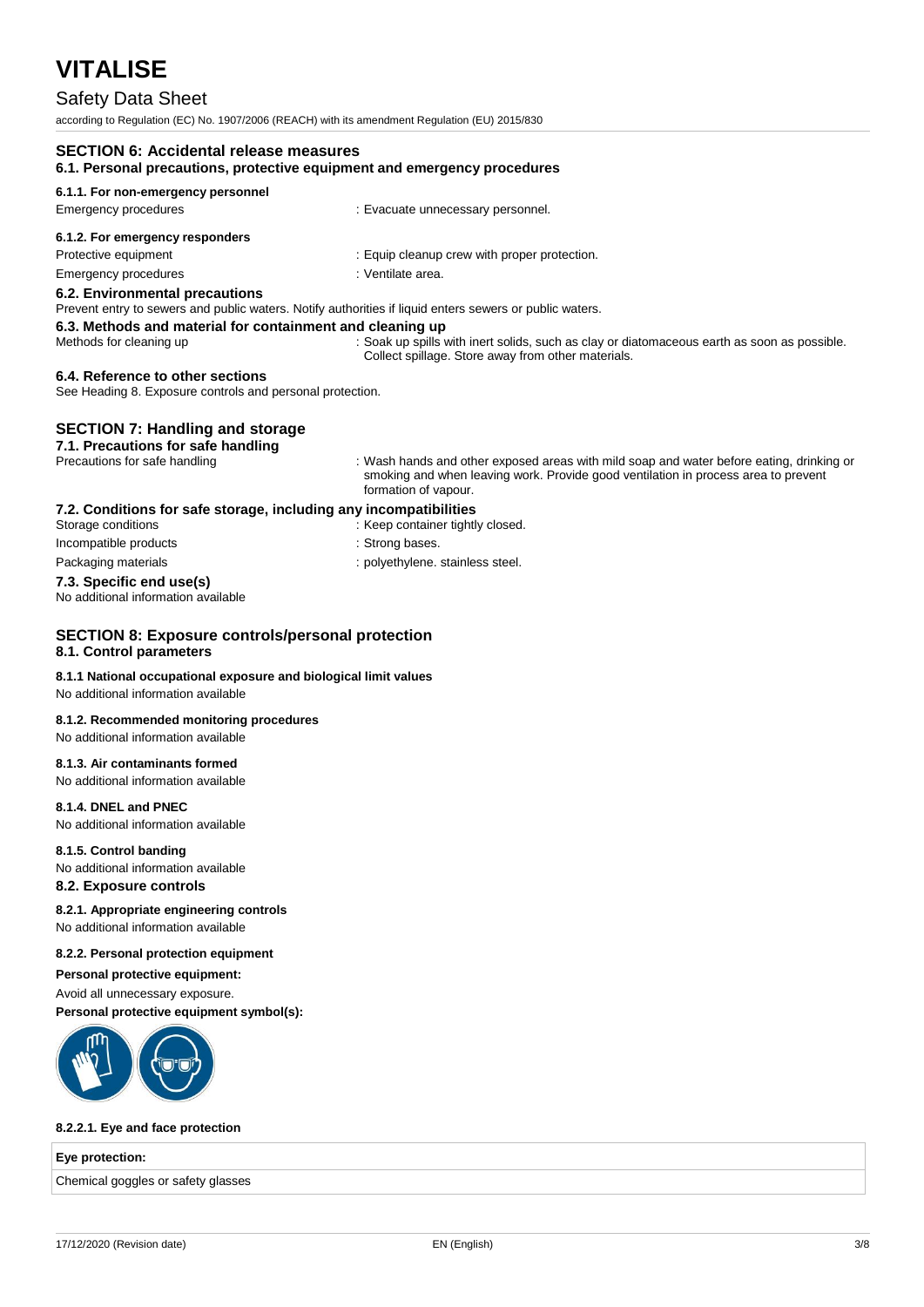### Safety Data Sheet

according to Regulation (EC) No. 1907/2006 (REACH) with its amendment Regulation (EU) 2015/830

#### **8.2.2.2. Skin protection**

#### **Protective equipment:**

#### Wear suitable protective clothing

#### **Hand protection:**

Wear protective gloves.

#### **8.2.2.3. Respiratory protection**

No additional information available

#### **8.2.2.4. Thermal hazards**

No additional information available

#### **8.2.3. Environmental exposure controls**

#### **Other information:**

Do not eat, drink or smoke during use.

#### **SECTION 9: Physical and chemical properties 9.1. Information on basic physical and chemical properties**

| Physical state                             | : Liquid            |
|--------------------------------------------|---------------------|
| Physical state/form                        | : Liquid.           |
| Colour                                     | : Colourless.       |
| Odour                                      | : odourless.        |
| Odour threshold                            | : No data available |
| рH                                         | $: 0.8 - 1.5$       |
| Relative evaporation rate (butylacetate=1) | : No data available |
| Melting point/range                        | : 0 °C              |
| Freezing point                             | : No data available |
| Boiling point/Boiling range                | : 100 $^{\circ}$ C  |
| Flash point                                | : No data available |
| Autoignition temperature                   | : No data available |
| Decomposition temperature                  | : No data available |
| Flammability (solid, gas)                  | : Non flammable.    |
| Vapour pressure                            | : No data available |
| Relative vapour density at 20 °C           | : No data available |
| Relative density                           | : 1.033             |
| Solubility                                 | : Soluble in water. |
| Log Pow                                    | : No data available |
| Viscosity, kinematic                       | : No data available |
| Viscosity, dynamic                         | : No data available |
| <b>Explosive properties</b>                | : No data available |
| Oxidising properties                       | : No data available |
| <b>Explosive limits</b>                    | : No data available |
| 9.2. Other information                     |                     |
| VOC content                                | $: 0$ g/l           |

#### **SECTION 10: Stability and reactivity**

**10.1. Reactivity** No additional information available

### **10.2. Chemical stability**

Stable under normal conditions.

**10.3. Possibility of hazardous reactions** No dangerous reactions known under normal conditions of use. **10.4. Conditions to avoid**

#### No additional information available

**10.5. Incompatible materials**

No additional information available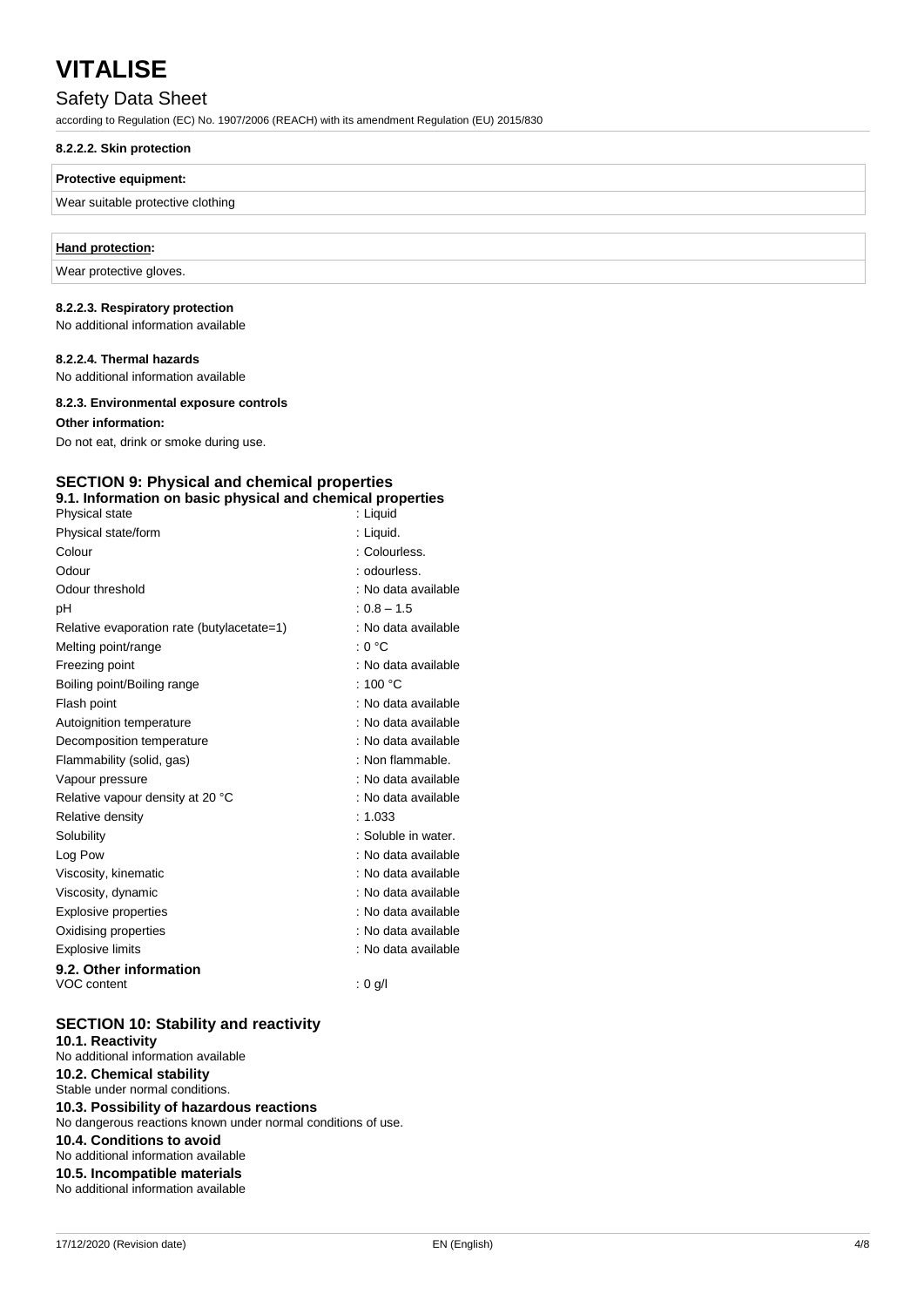# Safety Data Sheet

according to Regulation (EC) No. 1907/2006 (REACH) with its amendment Regulation (EU) 2015/830

### **10.6. Hazardous decomposition products**

fume. Carbon monoxide. Carbon dioxide.

### **SECTION 11: Toxicological information**

| 11.1 Information on toxicological effects |                  |
|-------------------------------------------|------------------|
| Acute toxicity (oral)                     | : Not classified |
| Acute toxicity (dermal)                   | : Not classified |
| Acute toxicity (inhalation)               | : Not classified |

| Alcohols, C8-18, ethoxylated propoxylated (69013-18-9) |                 |  |
|--------------------------------------------------------|-----------------|--|
| LD50 oral rat                                          | > 2000 kilogram |  |

| Fatty alcohol ethoxylate (160875-66-1)                      |                                                                    |
|-------------------------------------------------------------|--------------------------------------------------------------------|
| LD50 oral rat                                               | $>$ 300 (300 - 2000) mg/kg                                         |
| LD50 dermal rat                                             | > 2000 mg/kg                                                       |
| Skin corrosion/irritation                                   | : Causes severe skin burns.<br>$pH: 0.8 - 1.5$                     |
| Serious eye damage/irritation                               | : Assumed to cause serious eye damage<br>$pH: 0.8 - 1.5$           |
| Respiratory or skin sensitisation                           | : Not classified                                                   |
| Additional information                                      | : Based on available data, the classification criteria are not met |
| Germ cell mutagenicity                                      | : Not classified                                                   |
| Additional information                                      | : Based on available data, the classification criteria are not met |
| Carcinogenicity                                             | : Not classified                                                   |
| Additional information                                      | : Based on available data, the classification criteria are not met |
| Reproductive toxicity                                       | : Not classified                                                   |
| Additional information                                      | : Based on available data, the classification criteria are not met |
| STOT-single exposure                                        | : Not classified                                                   |
| Additional information                                      | : Based on available data, the classification criteria are not met |
| STOT-repeated exposure                                      | : Not classified                                                   |
| Additional information                                      | : Based on available data, the classification criteria are not met |
| Aspiration hazard                                           | : Not classified                                                   |
| Additional information                                      | : Based on available data, the classification criteria are not met |
| Potential adverse human health effects and<br>symptoms      | : Based on available data, the classification criteria are not met |
| <b>SECTION 12: Ecological information</b><br>12.1. Toxicity |                                                                    |
| Hazardous to the aquatic environment, short-term<br>(acute) | : Not classified                                                   |
| Hazardous to the aquatic environment, long-term             | : Not classified                                                   |

| Alcohols, C8-18, ethoxylated propoxylated (69013-18-9) |            |  |
|--------------------------------------------------------|------------|--|
| ErC50 algae                                            | $> 1$ mg/l |  |
|                                                        |            |  |

| Fatty alcohol ethoxylate (160875-66-1) |             |  |
|----------------------------------------|-------------|--|
| EC50 - Crustacea [1]                   | $>$ 10 mg/l |  |
| ErC50 algae                            | $>$ 10 mg/l |  |

(chronic)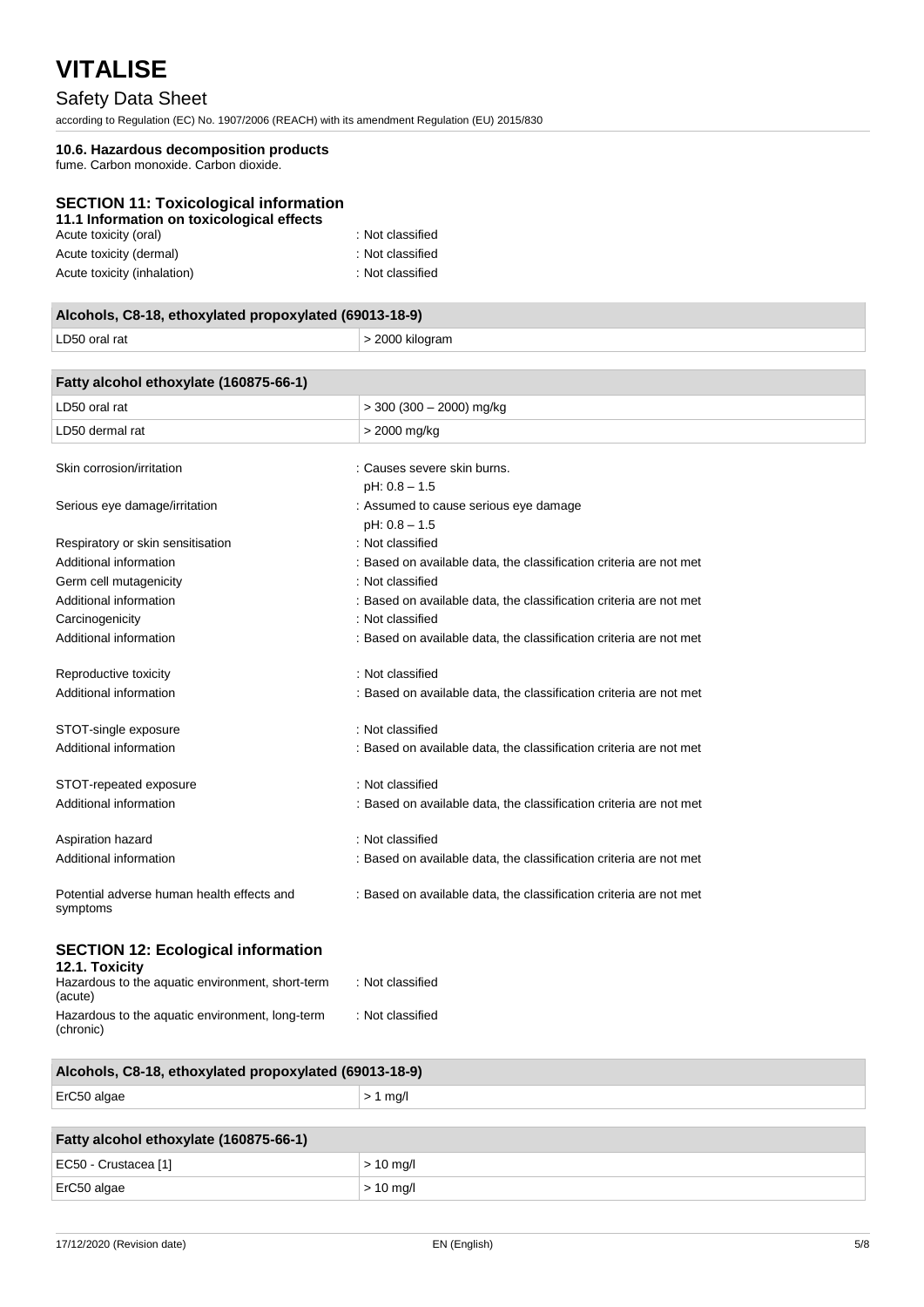### Safety Data Sheet

according to Regulation (EC) No. 1907/2006 (REACH) with its amendment Regulation (EU) 2015/830

| NOEC chronic fish                   | $> 1$ mg/                                                                                                                                                                                                                                                                                                                                                                                        |
|-------------------------------------|--------------------------------------------------------------------------------------------------------------------------------------------------------------------------------------------------------------------------------------------------------------------------------------------------------------------------------------------------------------------------------------------------|
| 12.2. Persistence and degradability |                                                                                                                                                                                                                                                                                                                                                                                                  |
| <b>VITALISE</b>                     |                                                                                                                                                                                                                                                                                                                                                                                                  |
| Persistence and degradability       | The surfactant(s) contained in this preparation complies(comply) with the biodegradability<br>criteria as laid down in Regulation (EC) No. 648/2004 on detergents. Data to support this<br>assertion are held at the disposal of the competent authorities of the Member States and<br>will be made available to them, at their direct request or at the request of a detergent<br>manufacturer. |

#### **Alcohols, C8-18, ethoxylated propoxylated (69013-18-9)**

| Alcohols, C8-18, ethoxylated propoxylated (69013-18-9)                                                                                               |                                                                                                                  |  |  |
|------------------------------------------------------------------------------------------------------------------------------------------------------|------------------------------------------------------------------------------------------------------------------|--|--|
| Persistence and degradability                                                                                                                        | May cause long-term adverse effects in the environment.                                                          |  |  |
|                                                                                                                                                      |                                                                                                                  |  |  |
| Fatty alcohol ethoxylate (160875-66-1)                                                                                                               |                                                                                                                  |  |  |
| Persistence and degradability                                                                                                                        | Biodegradable.                                                                                                   |  |  |
| 12.3. Bioaccumulative potential                                                                                                                      |                                                                                                                  |  |  |
| <b>VITALISE</b>                                                                                                                                      |                                                                                                                  |  |  |
| Bioaccumulative potential                                                                                                                            | No bioaccumulation.                                                                                              |  |  |
|                                                                                                                                                      |                                                                                                                  |  |  |
| Alcohols, C8-18, ethoxylated propoxylated (69013-18-9)                                                                                               |                                                                                                                  |  |  |
| Bioaccumulative potential                                                                                                                            | Not established.                                                                                                 |  |  |
|                                                                                                                                                      |                                                                                                                  |  |  |
| Fatty alcohol ethoxylate (160875-66-1)                                                                                                               |                                                                                                                  |  |  |
| Bioaccumulative potential                                                                                                                            | No bioaccumulation.                                                                                              |  |  |
| 12.4. Mobility in soil<br>No additional information available                                                                                        |                                                                                                                  |  |  |
| 12.5. Results of PBT and vPvB assessment                                                                                                             |                                                                                                                  |  |  |
| <b>VITALISE</b>                                                                                                                                      |                                                                                                                  |  |  |
| This substance/mixture does not meet the PBT criteria of REACH regulation, annex XIII                                                                |                                                                                                                  |  |  |
| This substance/mixture does not meet the vPvB criteria of REACH regulation, annex XIII                                                               |                                                                                                                  |  |  |
| 12.6. Other adverse effects<br>Additional information                                                                                                | : Avoid release to the environment.                                                                              |  |  |
| <b>SECTION 13: Disposal considerations</b><br>13.1. Waste treatment methods<br>Product/Packaging disposal recommendations<br>Waste / unused products | : Dispose in a safe manner in accordance with local/national regulations.<br>: Avoid release to the environment. |  |  |

### **SECTION 14: Transport information**

| In accordance with ADR / IMDG / IATA |                                |               |  |
|--------------------------------------|--------------------------------|---------------|--|
| <b>ADR</b>                           | <b>IMDG</b>                    | <b>IATA</b>   |  |
| 14.1. UN number                      |                                |               |  |
| Not regulated                        | Not regulated<br>Not regulated |               |  |
| 14.2. UN proper shipping name        |                                |               |  |
| Not regulated                        | Not regulated                  | Not regulated |  |
| 14.3. Transport hazard class(es)     |                                |               |  |
| Not regulated                        | Not regulated<br>Not regulated |               |  |
| 14.4. Packing group                  |                                |               |  |
| Not regulated                        | Not regulated                  | Not regulated |  |
| <b>14.5. Environmental hazards</b>   |                                |               |  |
| Not regulated                        | Not regulated                  | Not regulated |  |
|                                      |                                |               |  |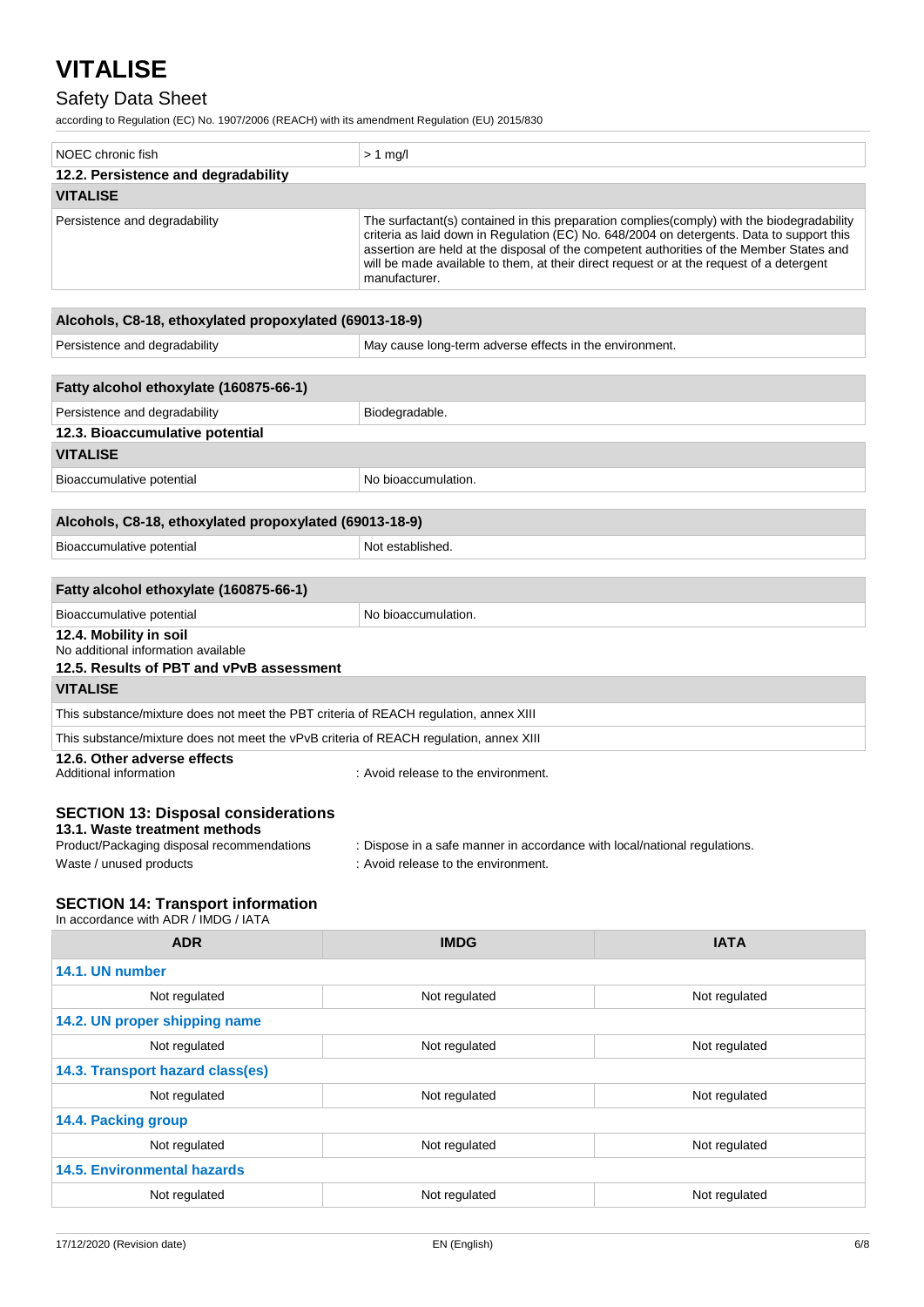### Safety Data Sheet

according to Regulation (EC) No. 1907/2006 (REACH) with its amendment Regulation (EU) 2015/830

No supplementary information available

#### **14.6. Special precautions for user**

#### **Overland transport**

Not regulated

#### **Transport by sea**

Not regulated

#### **Air transport**

Not regulated

#### **14.7. Transport in bulk according to Annex II of Marpol and the IBC Code** Not applicable

#### **SECTION 15: Regulatory information**

#### **15.1. Safety, health and environmental regulations/legislation specific for the substance or mixture**

#### **15.1.1. EU-Regulations**

Contains no REACH substances with Annex XVII restrictions

Contains no substance on the REACH candidate list

Contains no REACH Annex XIV substances

Contains no substance subject to Regulation (EU) No 649/2012 of the European Parliament and of the Council of 4 July 2012 concerning the export and import of hazardous chemicals.

Contains no substance subject to Regulation (EU) No 2019/1021 of the European Parliament and of the Council of 20 June 2019 on persistent organic pollutants

VOC content : 0 g/l

| Detergent Regulation (648/2004/EC): Labelling of contents: |      |  |
|------------------------------------------------------------|------|--|
| <b>Component</b>                                           |      |  |
| non-ionic surfactants                                      | < 5% |  |

#### **15.1.2. National regulations**

#### No additional information available

**15.2. Chemical safety assessment**

No chemical safety assessment has been carried out

# **SECTION 16: Other information**<br>Ri

: REGULATION (EC) No 1272/2008 OF THE EUROPEAN PARLIAMENT AND OF THE COUNCIL of 16 December 2008 on classification, labelling and packaging of substances and mixtures, amending and repealing Directives 67/548/EEC and 1999/45/EC, and amending Regulation (EC) No 1907/2006.

Other information : None.

| Acute toxicity (oral), Category 4<br>Acute Tox. 4 (Oral)<br>Aquatic Chronic 3<br>Hazardous to the aquatic environment — Chronic Hazard, Category 3<br>Eye Dam. 1<br>Serious eye damage/eye irritation, Category 1<br>Eye Irrit. 2<br>Serious eye damage/eye irritation, Category 2<br>Skin Corr. 1<br>Skin corrosion/irritation, Category 1<br>Skin Irrit. 2<br>Skin corrosion/irritation, Category 2<br>Harmful if swallowed.<br>H302<br>H314<br>Causes severe skin burns and eye damage.<br>H315<br>Causes skin irritation.<br>H318<br>Causes serious eye damage.<br>H319<br>Causes serious eye irritation.<br>H412<br>Harmful to aquatic life with long lasting effects. | Full text of H- and EUH-statements: |  |  |
|-----------------------------------------------------------------------------------------------------------------------------------------------------------------------------------------------------------------------------------------------------------------------------------------------------------------------------------------------------------------------------------------------------------------------------------------------------------------------------------------------------------------------------------------------------------------------------------------------------------------------------------------------------------------------------|-------------------------------------|--|--|
|                                                                                                                                                                                                                                                                                                                                                                                                                                                                                                                                                                                                                                                                             |                                     |  |  |
|                                                                                                                                                                                                                                                                                                                                                                                                                                                                                                                                                                                                                                                                             |                                     |  |  |
|                                                                                                                                                                                                                                                                                                                                                                                                                                                                                                                                                                                                                                                                             |                                     |  |  |
|                                                                                                                                                                                                                                                                                                                                                                                                                                                                                                                                                                                                                                                                             |                                     |  |  |
|                                                                                                                                                                                                                                                                                                                                                                                                                                                                                                                                                                                                                                                                             |                                     |  |  |
|                                                                                                                                                                                                                                                                                                                                                                                                                                                                                                                                                                                                                                                                             |                                     |  |  |
|                                                                                                                                                                                                                                                                                                                                                                                                                                                                                                                                                                                                                                                                             |                                     |  |  |
|                                                                                                                                                                                                                                                                                                                                                                                                                                                                                                                                                                                                                                                                             |                                     |  |  |
|                                                                                                                                                                                                                                                                                                                                                                                                                                                                                                                                                                                                                                                                             |                                     |  |  |
|                                                                                                                                                                                                                                                                                                                                                                                                                                                                                                                                                                                                                                                                             |                                     |  |  |
|                                                                                                                                                                                                                                                                                                                                                                                                                                                                                                                                                                                                                                                                             |                                     |  |  |
|                                                                                                                                                                                                                                                                                                                                                                                                                                                                                                                                                                                                                                                                             |                                     |  |  |